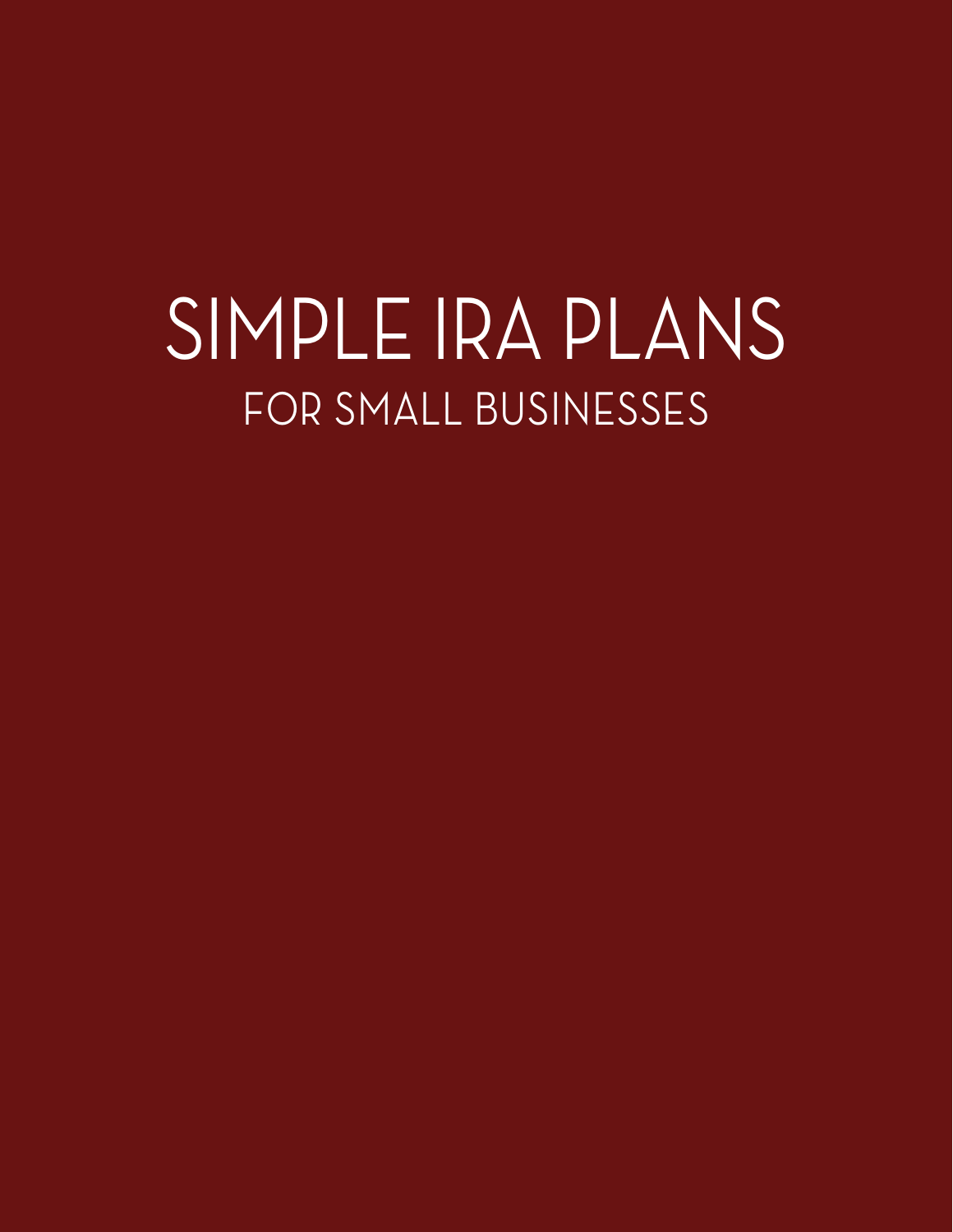*SIMPLE IRA Plans for Small Businesses* is a joint project of the U.S. Department of Labor's Employee Benefits Security Administration (EBSA) and the Internal Revenue Service.

To view this and other EBSA publications, visit the agency's website at: [dol.gov/agencies/ebsa](http://dol.gov/agencies/ebsa).

To order publications or speak with a benefits advisor, contact EBSA electronically at: [askebsa.dol.gov](http://askebsa.dol.gov).

Or call toll free: 866–444–3272

This material will be made available in alternative format to persons with disabilities upon request: Voice phone: (202) 693–8664 TTY: (202) 501–3911

This publication constitutes a small entity compliance guide for purposes of the Small Business Regulatory Enforcement Fairness Act of 1996.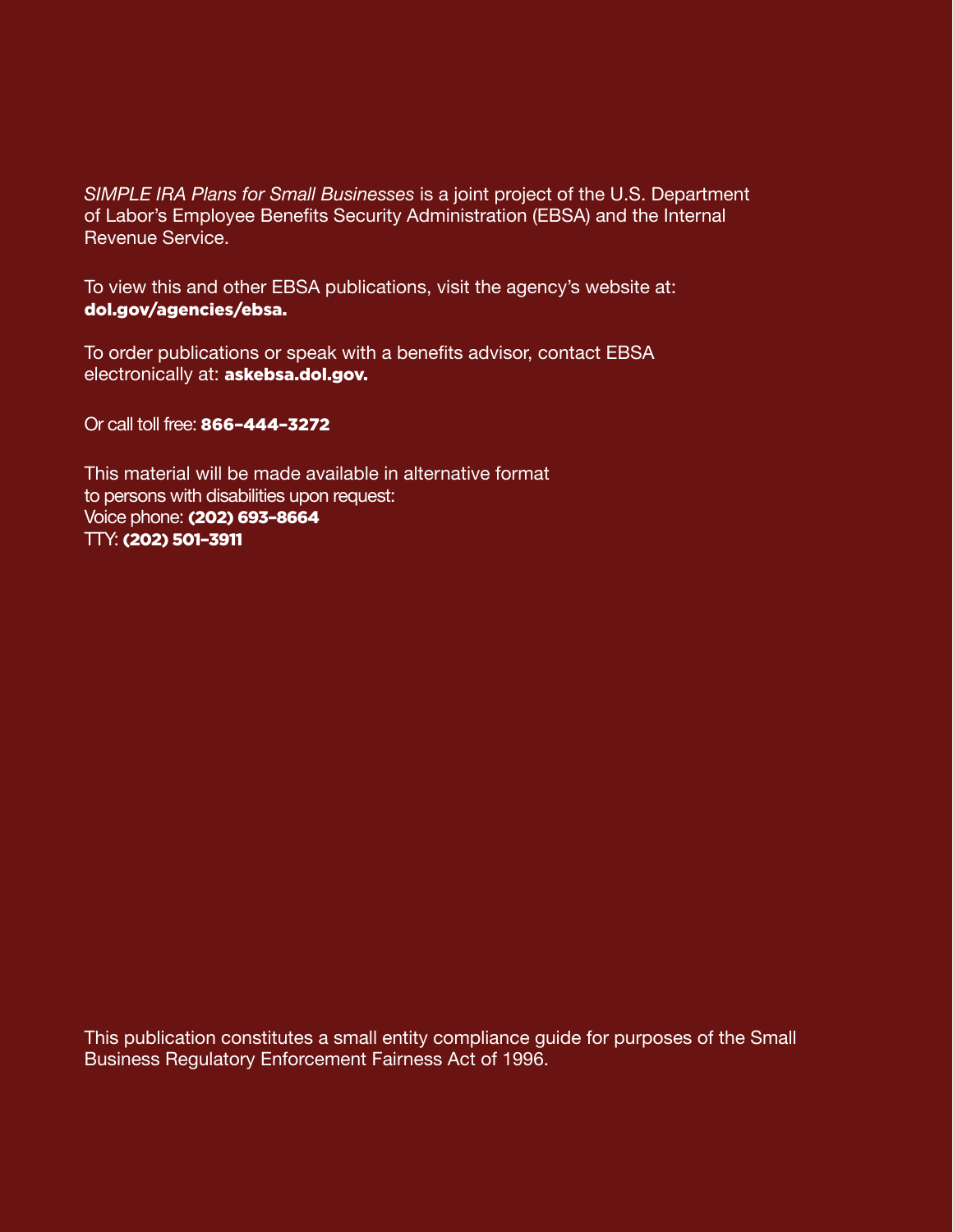

# Thinking about a retirement plan? If it seems like the right thing for your business, here's a SIMPLE one.

A SIMPLE (Savings Incentive Match Plan for Employees of Small Employers) IRA plan offers great advantages for businesses that meet two basic criteria. First, your business must have 100 or fewer employees (who earned \$5,000 or more during the preceding calendar year). In addition, you cannot currently have another retirement plan. If you are among the thousands of business owners eligible for a SIMPLE IRA plan, read on to learn more.

A SIMPLE IRA plan provides you and your employees with a simplified way to contribute toward retirement. It reduces taxes and, at the same time, attracts and retains quality employees. And compared to other types of retirement plans, SIMPLE IRA plans offer lower start-up and annual costs … they are just *simpler* to operate.

## Other Advantages of a SIMPLE IRA plan

- $\blacksquare$  SIMPLE IRA plans are easy to set up and run your financial institution handles most of the details.
- Employees can contribute, on a tax-deferred basis, through convenient payroll deductions.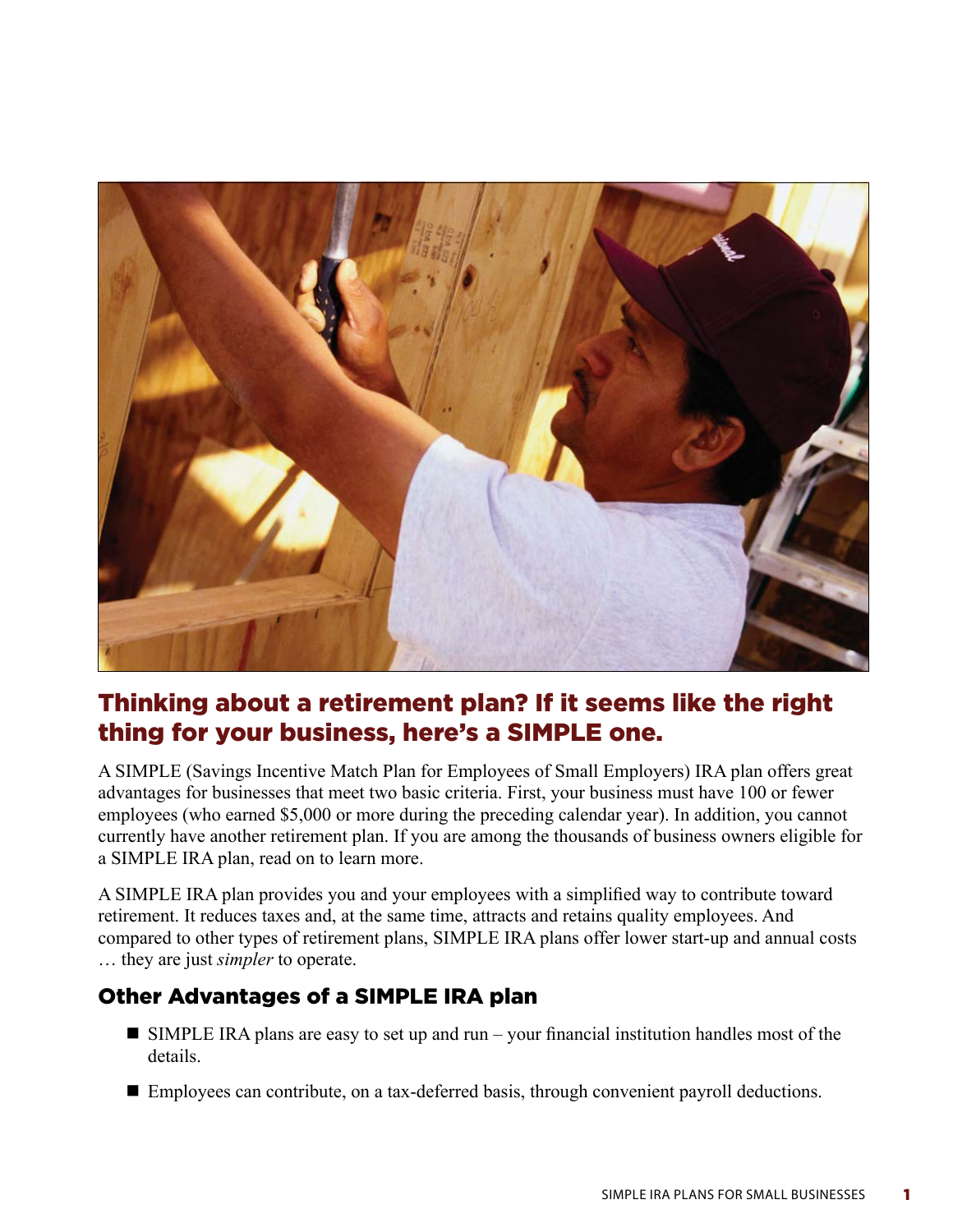- $\blacksquare$  You can choose either to match the employee contributions of those who decide to participate or to contribute a fixed percentage of each eligible employee's pay.
- You may be eligible for a tax credit of up to \$500 per year for each of the first 3 years for the cost of starting a SIMPLE IRA plan. (IRS Form 8881, *Credit for Small Employer Pension Plan Startup Costs*).
- $\blacksquare$  Administrative costs are low.
- You are not required to file annual financial reports.

# Establishing the Plan

## Starting a SIMPLE IRA plan is easy to do!

**Step 1:** Contact a retirement plan professional or a representative of a financial institution that offers retirement plans. Many financial institutions will probably have a pre-approved SIMPLE IRA plan form that you can review.

**Step 2:** Choosing a financial institution to maintain employees' SIMPLE IRAs is one of the most important decisions you will make, since that entity becomes a trustee to the plan. (Alternatively, you can decide to let employees choose the financial institution that will receive their contributions.)

Regardless of who makes the choice, only the following institutions can be designated as trustees of SIMPLE IRA plans: banks, mutual funds, insurance companies that issue annuity contracts, and certain other financial institutions that have been approved by the IRS. Trustees work with employers and agree to:

- Receive and invest contributions, and
- Provide the employer with a summary description of the plan features each year.

**Step 3:** Choose a model form or other plan document offered by your financial institution. If your financial institution offers a model SIMPLE IRA plan document, you will have a choice of two forms to use:

- **[IRS Form 5304-SIMPLE](https://www.irs.gov/pub/irs-pdf/f5304sim.pdf?_ga=1.138162352.1651414913.1371672244)**, *Savings Incentive Match Plan for Employees of Small Employers (SIMPLE)* – *Not for Use with a Designated Financial Institution*, if employees are allowed to select the financial institutions that will receive their SIMPLE IRA plan contributions; or
- **[IRS Form 5305-SIMPLE](https://www.irs.gov/pub/irs-pdf/f5305sim.pdf?_ga=1.206126227.1651414913.1371672244)**, *Savings Incentive Match Plan for Employees of Small Employers (SIMPLE)* – *for Use with a Designated Financial Institution*, if you require that all contributions under the SIMPLE IRA plan be initially deposited with a designated financial institution.

Your choice of the employees covered will be set out in your selected plan document. You can choose to cover all employees without restriction. Alternatively, you can limit the employees covered to those who received at least \$5,000 in compensation during any 2 years prior to the current calendar year and who are reasonably expected to receive at least \$5,000 during the current calendar year.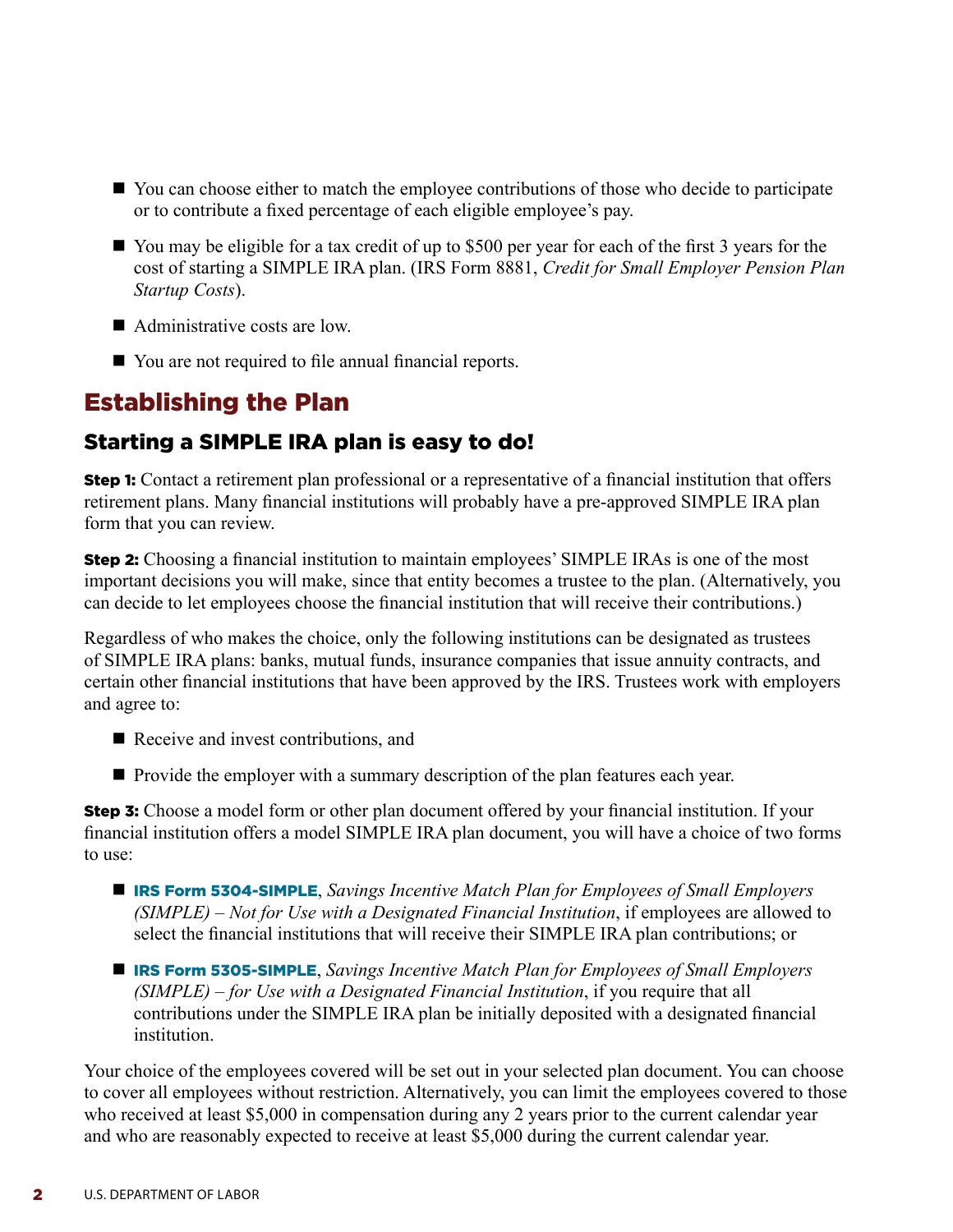**Step 4:** Complete and sign the selected IRS form (or other plan document, if not using the IRS model form). When it is completed and signed, this document becomes the plan's basic legal document, describing your employees' rights and benefits. Do not send it to the IRS; instead, use it as a reference since it sets out the plan terms (for example, eligible employees, compensation, and employer contributions). You will need to ensure that your plan is kept current with the law.

# Operating the Plan

A SIMPLE IRA plan is true to its name when it comes to plan operation. Contributions under the plan (employees' and yours) are simply deposited into IRAs.

## Participants in a SIMPLE IRA Plan

Employees who elect to contribute or to whose accounts you deposit contributions are participants. Your obligation is to provide information to your financial institution on those employees who can participate as described in your plan document. You will want to keep your financial institution aware of any changes in the status of those employees who can participate (for example, new employees).

## Enrolling Employees in a SIMPLE IRA Plan

SIMPLE IRA plans operate on a calendar-year basis. An employer may initially set up a SIMPLE IRA plan as late as October 1.

A SIMPLE IRA must be set up for each employee with contributions under the plan. Employees must receive notice of their right to participate, to make salary reduction contributions, and to receive employer contributions. In addition, employees must receive information about the plan, including a copy of the summary description. The required notice also informs employees of the plan's election periods during which eligible employees can decide to contribute to the plan. For employers that use one of the model forms, a model notice is on page 3 of both Form 5304-SIMPLE and Form 5305-SIMPLE.

If the plan provides for automatic enrollment, the employer can choose to automatically enroll employees in the SIMPLE IRA plan as long as the employees are allowed to choose not to have salary reduction contributions made to their SIMPLE IRAs or to have salary reduction contributions made in a different amount.

## Employee Contributions

Employees can make salary reduction contributions in any amount to a SIMPLE IRA plan up to the legal limits. The maximum amount that an employee can contribute is \$12,500 in 2016 and in 2017. (This amount is subject to cost-of-living adjustments for years after 2017.) Additional employee contributions (known as catch-up contributions) are allowed for employees age 50 or over. The additional contribution limit is \$3,000 in 2016 and in 2017. (This amount is subject to cost-of-living adjustments for years after 2017.)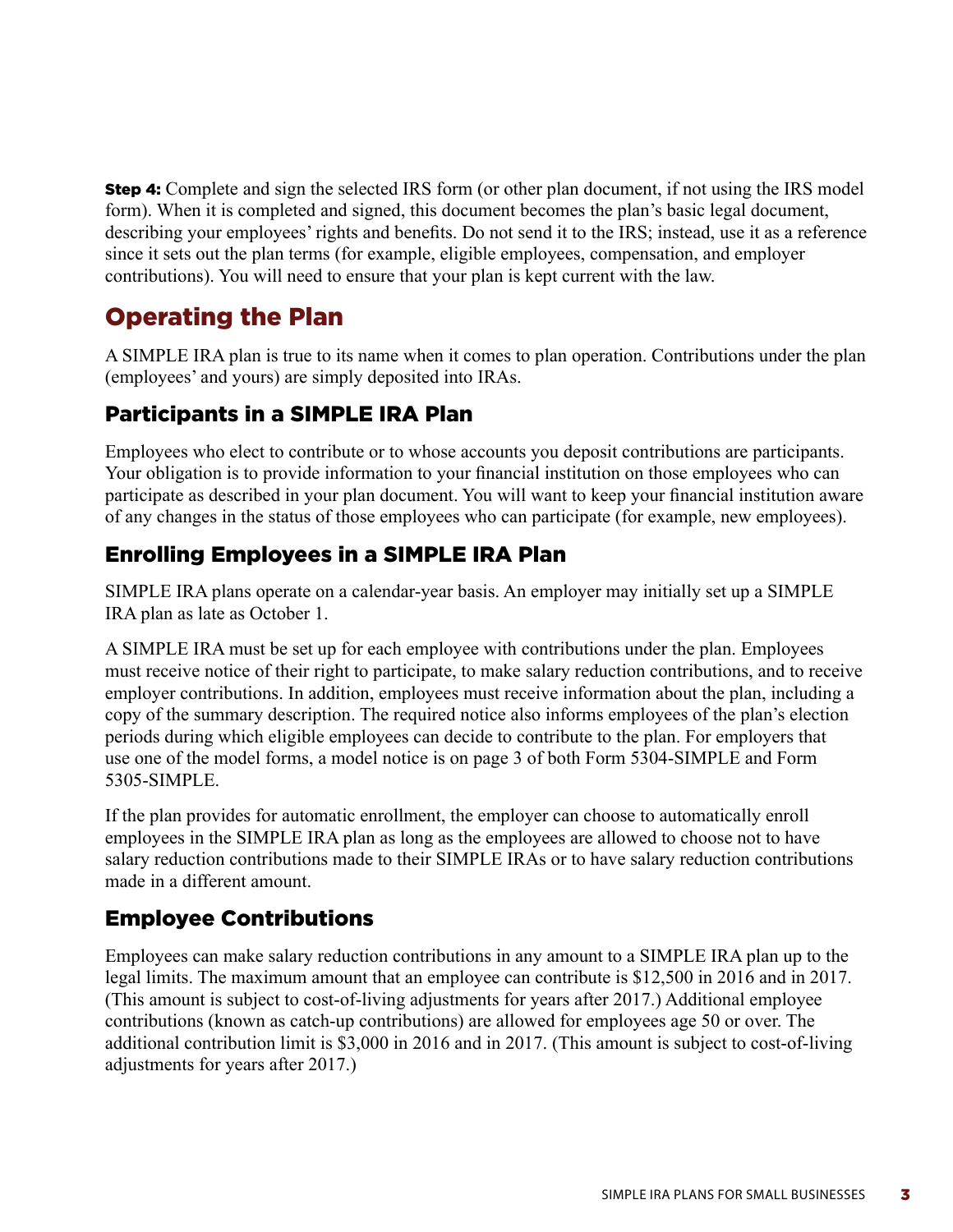Each year, employees can change their contribution levels during the plan's election period. This election period must be at least 60 days long, and employees must receive prior notice about an upcoming election opportunity. SIMPLE IRA plans that have already been established must have an annual election period that extends from November 2 to December 31. A plan can have more election periods each year in addition to this 60-day election period.

## Employer Contributions

You have two choices in determining your contributions to the SIMPLE IRA plan:

- $\blacksquare$  A 2 percent nonelective employer contribution, where employees eligible to participate receive an employer contribution equal to 2 percent of their compensation (limited to \$265,000 for 2016 and \$270,000 for 2017 and subject to cost-of-living adjustments for later years), regardless of whether they make their own contributions.
- $\blacksquare$  A dollar-for-dollar match up to 3 percent of compensation, where only the participating employees who have elected to make contributions will receive an employer matching contribution.

Each year, you can choose which one you will use for the next year's contributions. This choice is part of the information you are required to communicate to employees before the beginning of the 60-day election period.

## Rollovers to a SIMPLE IRA Plan

You and your employees also can roll over amounts into a SIMPLE retirement account from a qualified retirement plan or an IRA. During the first 2 years of participation in a SIMPLE IRA plan, you may roll over amounts from another SIMPLE retirement account. After 2 years of participation, you also may roll over amounts from a qualified retirement plan or an IRA.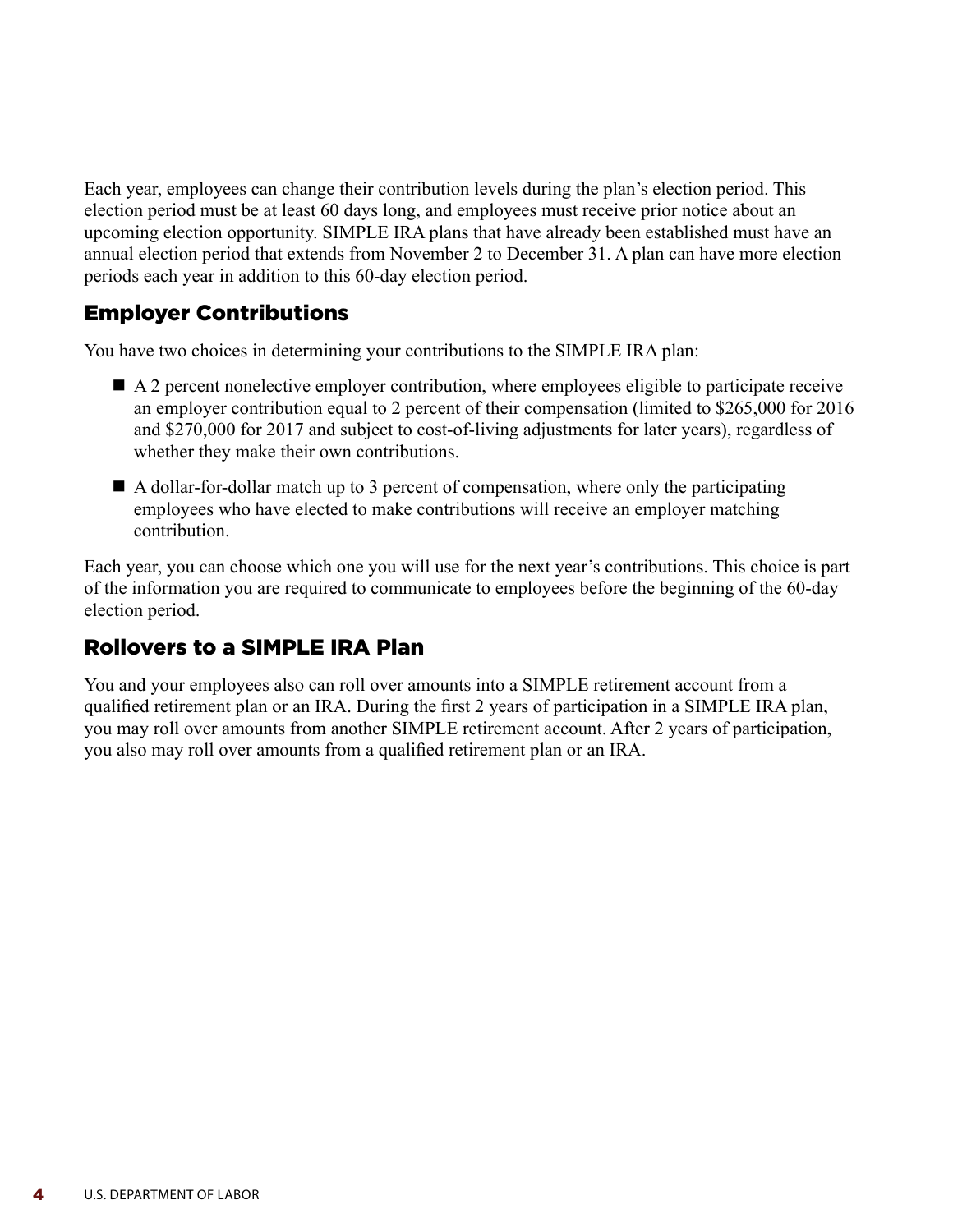

## Depositing and Investing Plan Contributions

Employee contributions must be deposited in the financial institution serving as trustee for the plan as soon as reasonably possible, but no later than 30 days after the end of the month in which the amounts would otherwise have been payable to the employee in cash. For plans with fewer than 100 participants, salary reduction contributions deposited with the plan no later than the 7th business day following withholding by the employer will be considered contributed in compliance with the law. Your employer contributions must be made by the due date (including extensions) for filing your business's Federal income tax return for the year.

After forwarding the SIMPLE IRA plan contributions to the trustee, the trustee will invest the funds, in many cases at the direction of the participants. SIMPLE IRAs can be invested in stocks, bonds, mutual funds, and similar types of investments. Employee and employer contributions are always 100 percent vested—that is, the money an employee has put aside plus employer contributions and earnings from investments cannot be forfeited. Employees can move their SIMPLE IRA assets from one SIMPLE IRA plan to another in accordance with the procedures of the financial institution.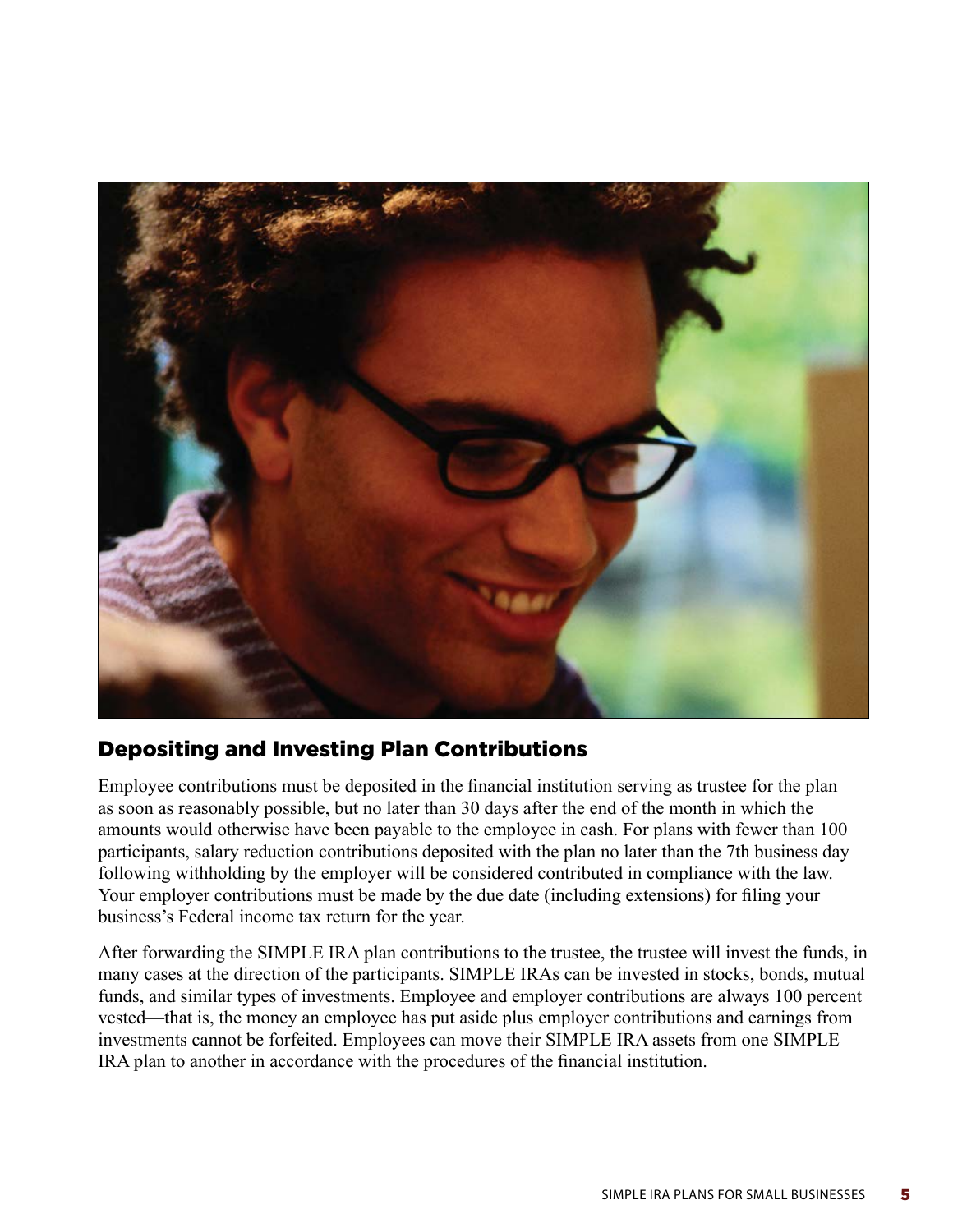## How does a SIMPLE IRA plan work?

#### Example 1:

Elizabeth works for the Rockland Quarry Company, a small business with 50 employees. Rockland has decided to establish a SIMPLE IRA plan for its employees and will match its employees' contributions dollar-for-dollar up to 3 percent of each employee's salary. Under this option, if a Rockland employee does not contribute to his or her SIMPLE IRA, then that employee does not receive any matching employer contributions from Rockland.

Elizabeth has a yearly salary of \$50,000. If she decides to contribute 5 percent of her salary to her SIMPLE IRA, Elizabeth's yearly contribution will be \$2,500 (5 percent of \$50,000). The Rockland matching contribution will be \$1,500 (3 percent of \$50,000). Therefore, the total contribution to Elizabeth's SIMPLE IRA that year will be \$4,000 (her \$2,500 contribution plus the \$1,500 contribution from Rockland). The financial institution holding Elizabeth's SIMPLE IRA has several investment choices and Elizabeth is free to choose which ones suit her best.

#### Example 2:

Austin works for the Skidmore Tire Company, a small business with 75 employees. Skidmore has decided to establish a SIMPLE IRA plan for its employees and will make a 2 percent nonelective contribution for each of them. Under this option, even if an eligible Skidmore employee does not contribute to his or her SIMPLE IRA, that employee would still receive an employer nonelective contribution to his or her SIMPLE IRA equal to 2 percent of salary.

Austin has a yearly salary of \$40,000 and has decided that this year he simply cannot contribute to his SIMPLE IRA. Even though Austin will not contribute this year, Skidmore must make a nonelective contribution of \$800 (2 percent of \$40,000). The financial institution holding Austin's SIMPLE IRA has several investment choices, and Austin has the same investment options as the other plan participants.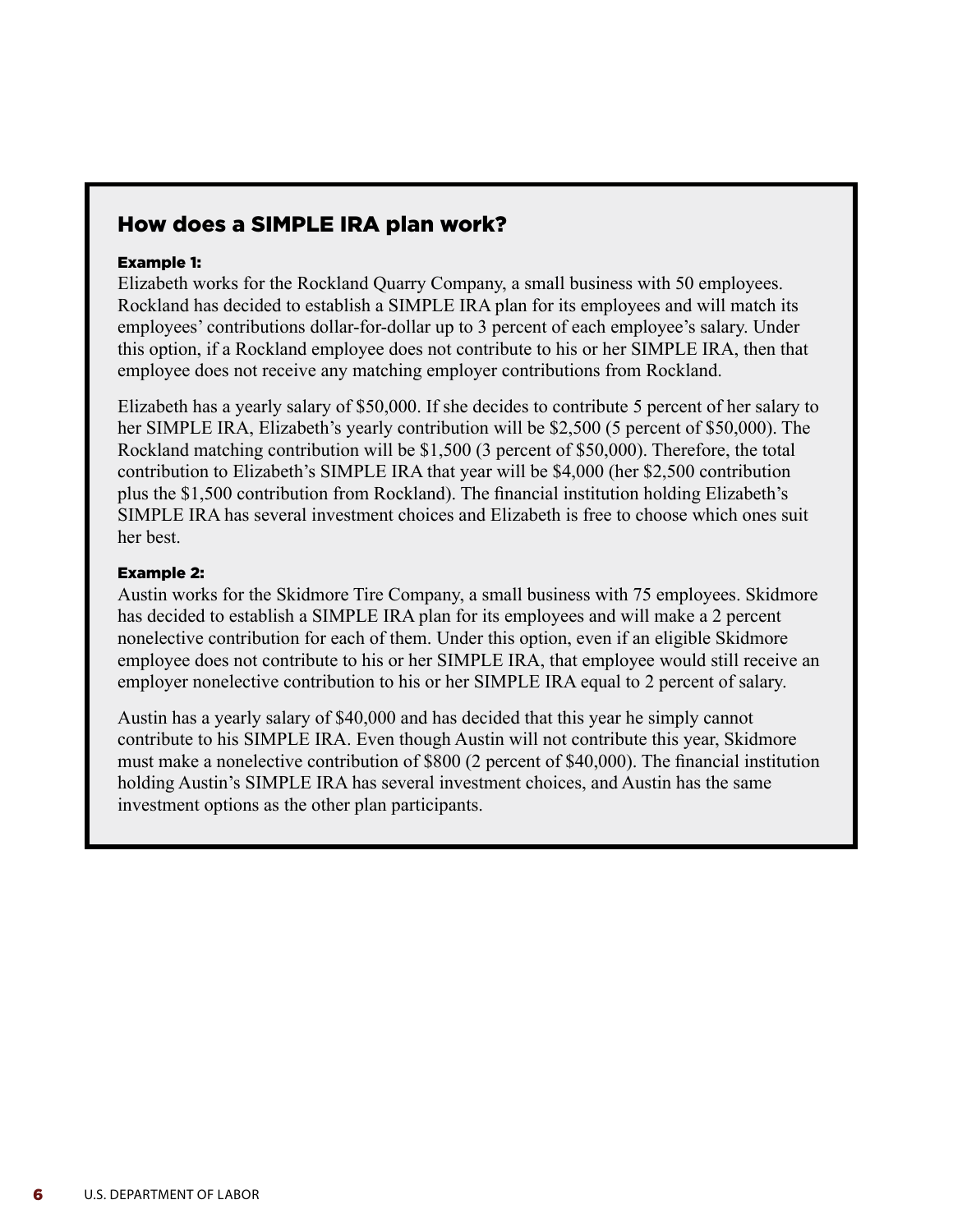## Employee Communications

There are two key disclosure documents that keep participants informed about the basics of how the plan operates, inform them of changes in the plan's structure and operation, and provide them a chance to make decisions and take timely action about their accounts.

The **summary description** is a plain-language explanation of the plan and is comprehensive enough to inform participants of their rights and responsibilities under the plan. It also informs participants about the features of the plan. This document is usually provided by the financial institution and is given to participants at the plan's inception, when employees first join the plan, and annually thereafter.

A summary description must include:

- $\blacksquare$  The names and addresses of the employer and trustee,
- $\blacksquare$  A description of the requirements for eligibility to participate,
- $\blacksquare$  The benefits provided,
- $\blacksquare$  The time and method of making salary elections, and
- $\blacksquare$  The procedure for, and effects of, withdrawals and rollovers (including the penalties for early withdrawals).

You can satisfy the summary description requirement by providing employees with the most recent copy of IRS Form 5304-SIMPLE or 5305-SIMPLE provided by the financial institution (if one of these model forms is used to establish the SIMPLE IRA plan), along with the financial institution's procedures for withdrawals and transfers.

Each year, in addition to the information above, employees must receive an **annual election notice** describing their right to make salary reduction contributions and your decision to make either matching or nonelective contributions for the following year. For employers that use one of the model forms, page 3 of both Form 5304-SIMPLE and Form 5305-SIMPLE contain a *Model Notification to Eligible Employees* that can be used to provide this information to employees.

Every year, during the 60-day election period at the end of the year, employees must be given the opportunity to enter into a salary reduction agreement or to modify an existing agreement.

## Reporting to the Government

SIMPLE IRA plans are NOT required to file annual financial reports with the government.

Distributions from the plan are reported by the financial institution making the distribution to both the IRS and the recipients of the distributions on Form 1099-R, *Distributions From Pensions, Annuities, Retirement or Profit-Sharing Plans, IRAs, Insurance Contracts, etc.*

The financial institution handling the SIMPLE IRAs provides the IRS and participants with an annual statement containing contribution and fair market value information on Form 5498, *Individual Retirement Arrangement Contribution Information.*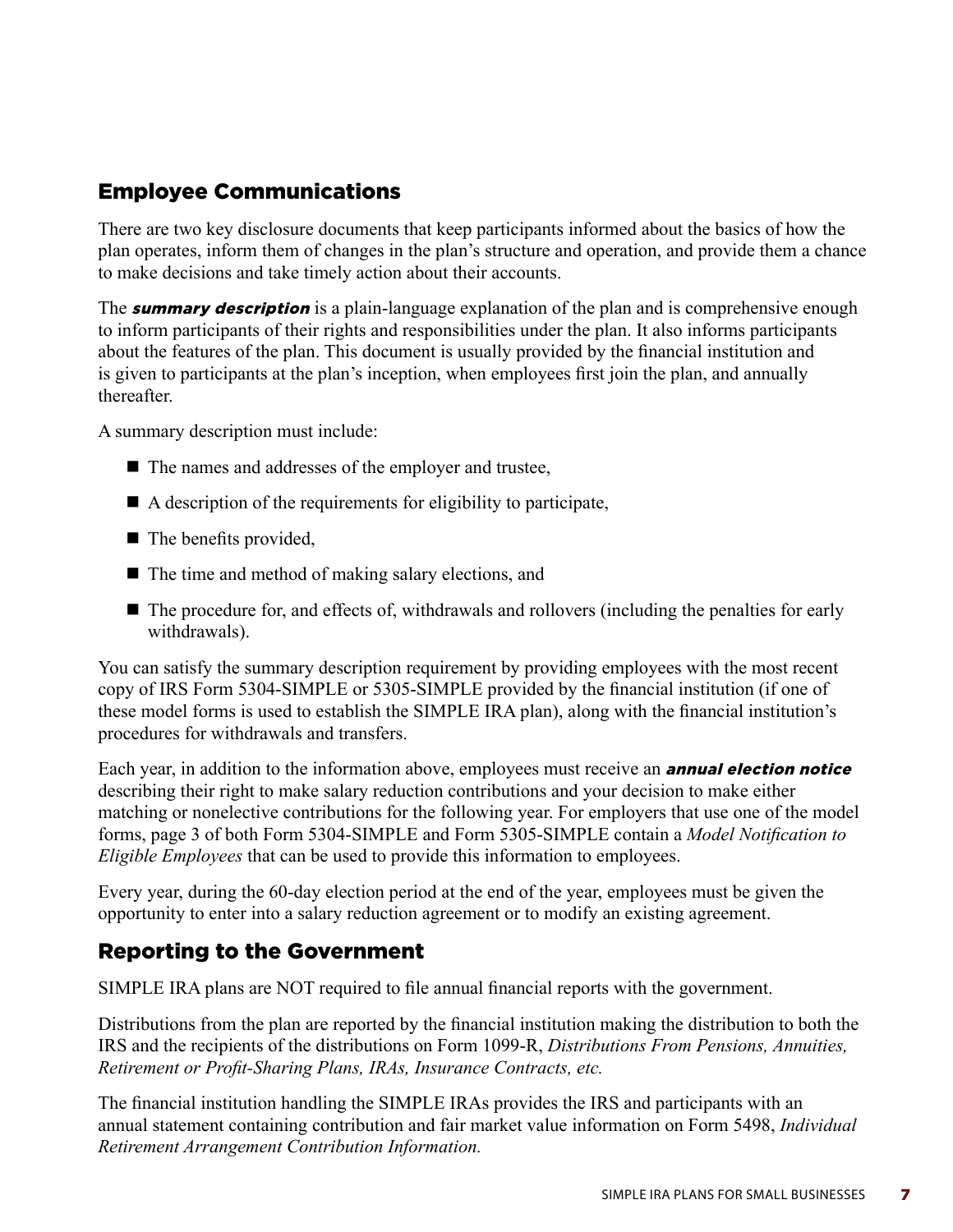SIMPLE IRA contributions are not included in the "Wages, tips, other compensation" box of Form W-2, *Wage and Tax Statement*. However, salary reduction contributions must be included in the boxes for Social Security and Medicare wages.

## When Employees Want to Stop Contributions

Employees may elect to terminate their salary reduction contributions to a SIMPLE IRA plan at any time. If they do so, the SIMPLE IRA plan may preclude them from resuming salary reduction contributions until the beginning of the next calendar year. Employers making nonelective employer contributions must continue to make them for these employees.

## Distributions

Participants cannot take loans from their SIMPLE IRAs.

SIMPLE IRA contributions and earnings can be withdrawn at any time. When participants take a distribution, they typically can elect to:

- $\blacksquare$  Take a lump sum distribution of their account, or
- Roll over their account to an IRA or another employer's retirement plan.

Distributions from a SIMPLE IRA are generally subject to income tax for the year in which they are received. If a participant takes a withdrawal from a SIMPLE IRA before age 59½, generally a 10 percent additional tax applies. If the withdrawal occurs within 2 years of beginning participation, the 10 percent tax is increased to 25 percent.

SIMPLE IRA contributions and earnings may be rolled over tax free from one SIMPLE IRA to another. A tax-free rollover may also be made from a SIMPLE IRA to another type of IRA, or to another employer's qualified plan, after 2 years of beginning participation in the original plan.

A specific minimum amount of SIMPLE IRA contributions and earnings is required to be distributed by April 1 of the year following the year the participant reaches age 70½. After this initial year, the participant must receive a required minimum distribution for each year by December 31 of that year. (For further details regarding the required minimum distribution amount, see IRS Publication 590-B, *Distributions from Individual Retirement Arrangements (IRAs)*.)

## Monitoring the Trustee

As the plan sponsor, you should monitor the financial institution/trustee to assure that it is doing everything it is required to do. You should also ensure that the trustee's fees are reasonable for the services it is providing. If the trustee is not doing its job properly, or if its fees are not reasonable, you should consider replacing the trustee.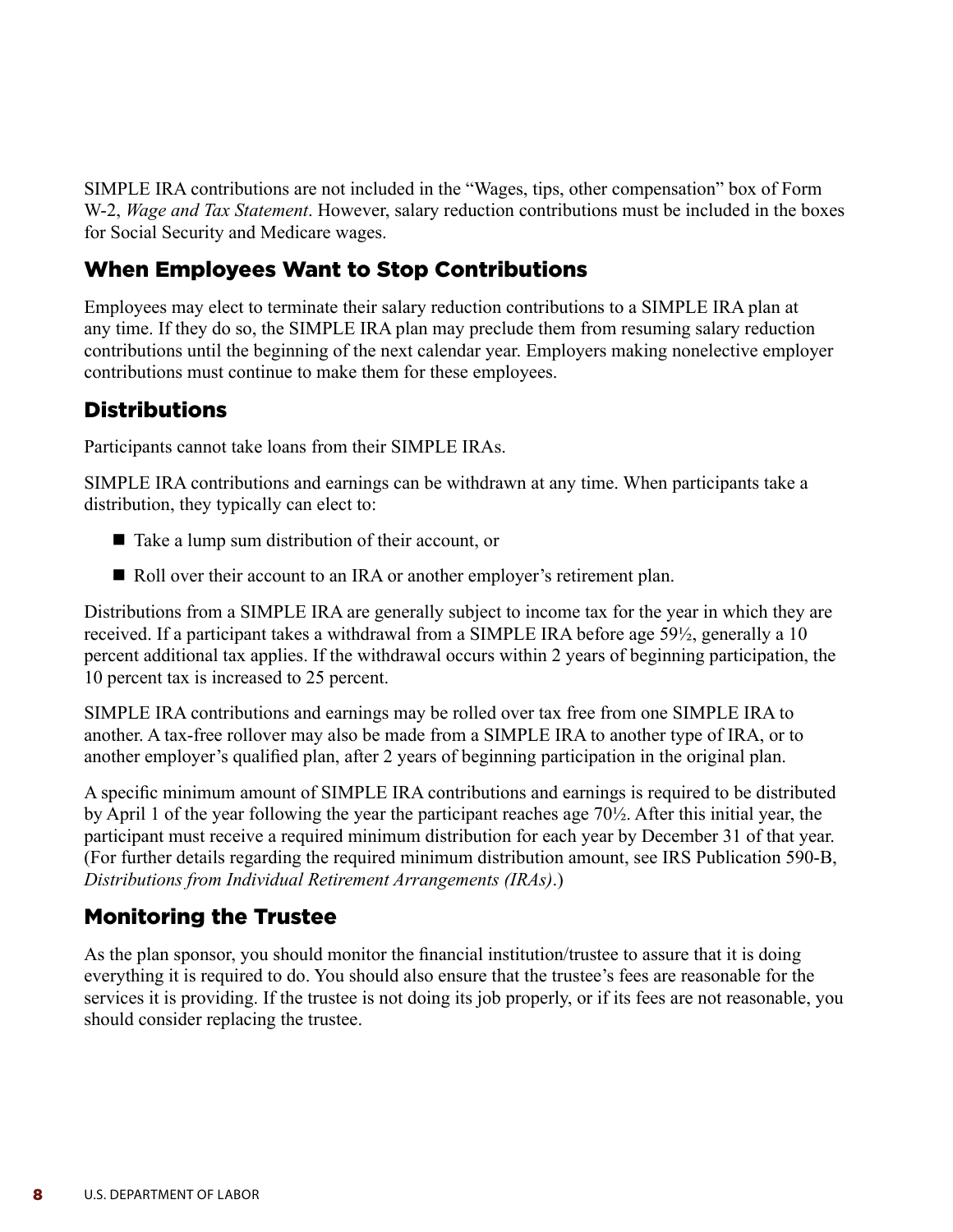# Terminating the Plan

Although SIMPLE IRA plans are established with the intention of continuing indefinitely, the time may come when a SIMPLE IRA plan no longer suits the purposes of your business. When that happens, consult with your financial institution to determine if another type of retirement plan might be a better alternative.

To terminate a SIMPLE IRA plan, notify the financial institution that you will not make a contribution for the next calendar year and that you want to terminate the contract or agreement.

You must also notify your employees that the SIMPLE IRA plan will be discontinued.

You do not need to give any notice to the IRS that the SIMPLE IRA plan has been terminated.

# Mistakes … and How to Correct Them

Even with the best intentions, mistakes in plan operation can happen. The U.S. Department of Labor and the IRS have correction programs to help employers with SIMPLE IRA plans correct plan errors, protect participants' interests, and keep the plan's tax benefits. These programs are structured to encourage you to correct the errors early.

Periodically reviewing the plan makes it easier to spot and correct mistakes in plan operation. See the *Resources* section for further information.

# Your SIMPLE IRA Plan – A Quick Review

- Choose a financial institution to set up your SIMPLE IRA plan.
- Enroll your employees and start salary reduction contributions.
- $\blacksquare$  Deposit contributions timely.
- $\blacksquare$  Tell your employees about their rights under the plan.
- $\blacksquare$  Monitor your financial institution/trustee.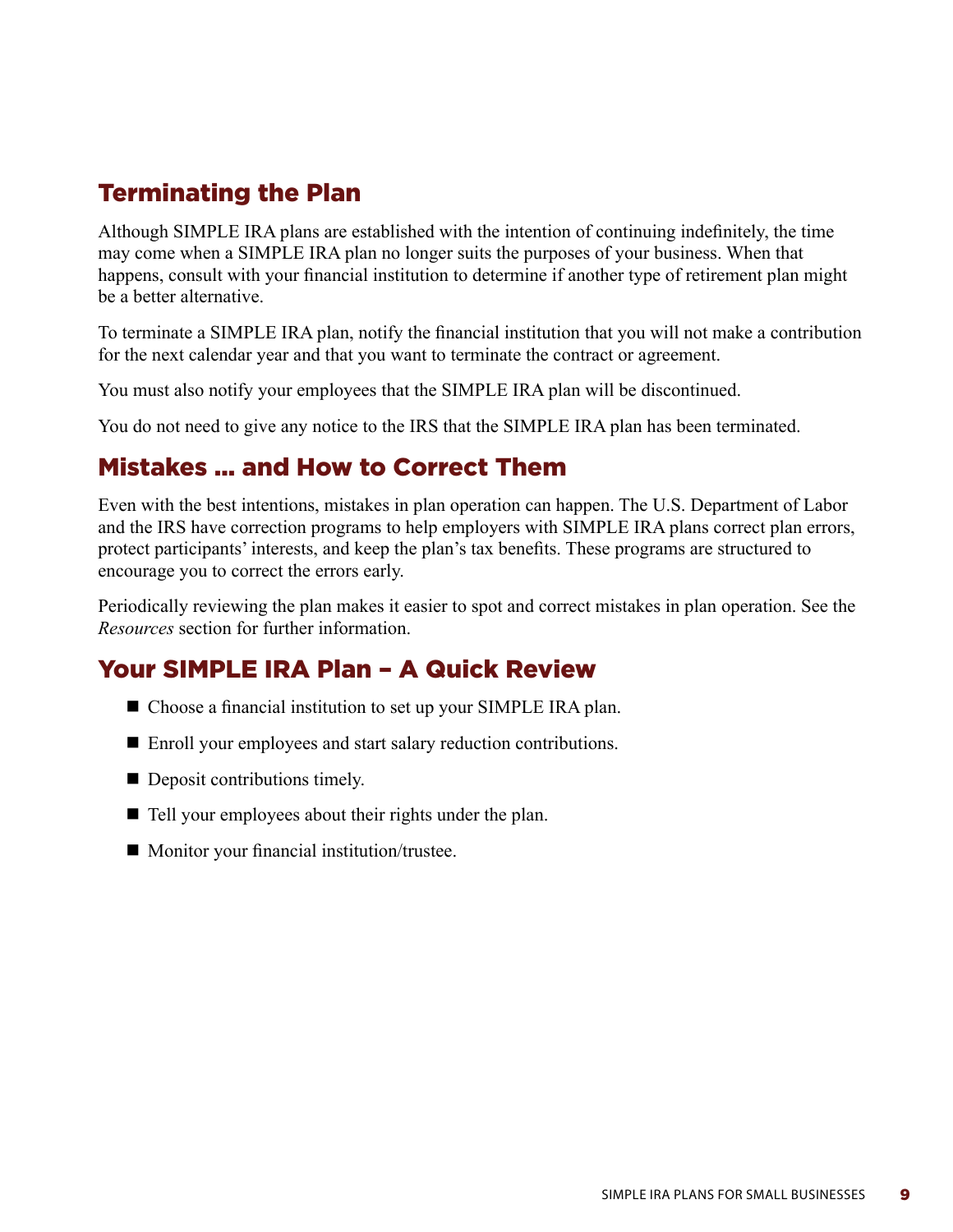## Resources

The U.S. Department of Labor's (DOL's) Employee Benefits Security Administration and the IRS feature this publication and additional information on retirement plans on their websites:

[dol.gov/agencies/ebsa](http://dol.gov/agencies/ebsa) – Go to the Saving Matters website at [savingmatters.dol.gov](http://savingmatters.dol.gov) or the "Small Business" section under "Employers & Advisers" for additional information to help you understand and operate your SIMPLE IRA plan. This website also has information to help your employees understand the importance of saving for retirement through an employer-sponsored plan.

**[irs.gov/retirement](http://irs.gov/retirement)** – Go to "Choosing a retirement plan" to view plain-language information that will help you properly maintain your SIMPLE IRA plan. All the IRS forms and publications mentioned in this booklet are available here.

In addition, the following jointly developed publications are available on the DOL and IRS websites or can be ordered through the DOL toll-free number listed below:

- *Choosing a Retirement Solution for Your Small Business*, Publication 3998, provides an overview of retirement plans available to small businesses.
- 401(k) Plans for Small Businesses, Publication 4222, provides detailed information about the establishment and operation of a 401(k) plan.
- *Adding Automatic Enrollment to Your 401(k) Plan*, Publication 4721, explains how to add automatic enrollment to your existing 401(k) plan.
- *Automatic Enrollment 401(k) Plans for Small Businesses*, Publication 4674, explains a type of retirement plan that allows small businesses to increase plan participation.
- *Payroll Deduction IRAs for Small Businesses*, Publication 4587, describes an arrangement that is an easy way for businesses to give employees an opportunity to save for retirement.
- *Profit Sharing Plans for Small Businesses*, Publication 4806, describes a flexible way for businesses to help employees save for retirement.
- *SEP Retirement Plans for Small Businesses*, Publication 4333, describes a low-cost retirement savings option for small businesses.

#### *For business owners with a plan*

■ *Retirement Plan Correction Programs*, Publication 4224, briefly describes the IRS and DOL voluntary correction programs.

Order electronically at [askebsa.dol.gov](http://askebsa.dol.gov) or by calling 866-444-3272.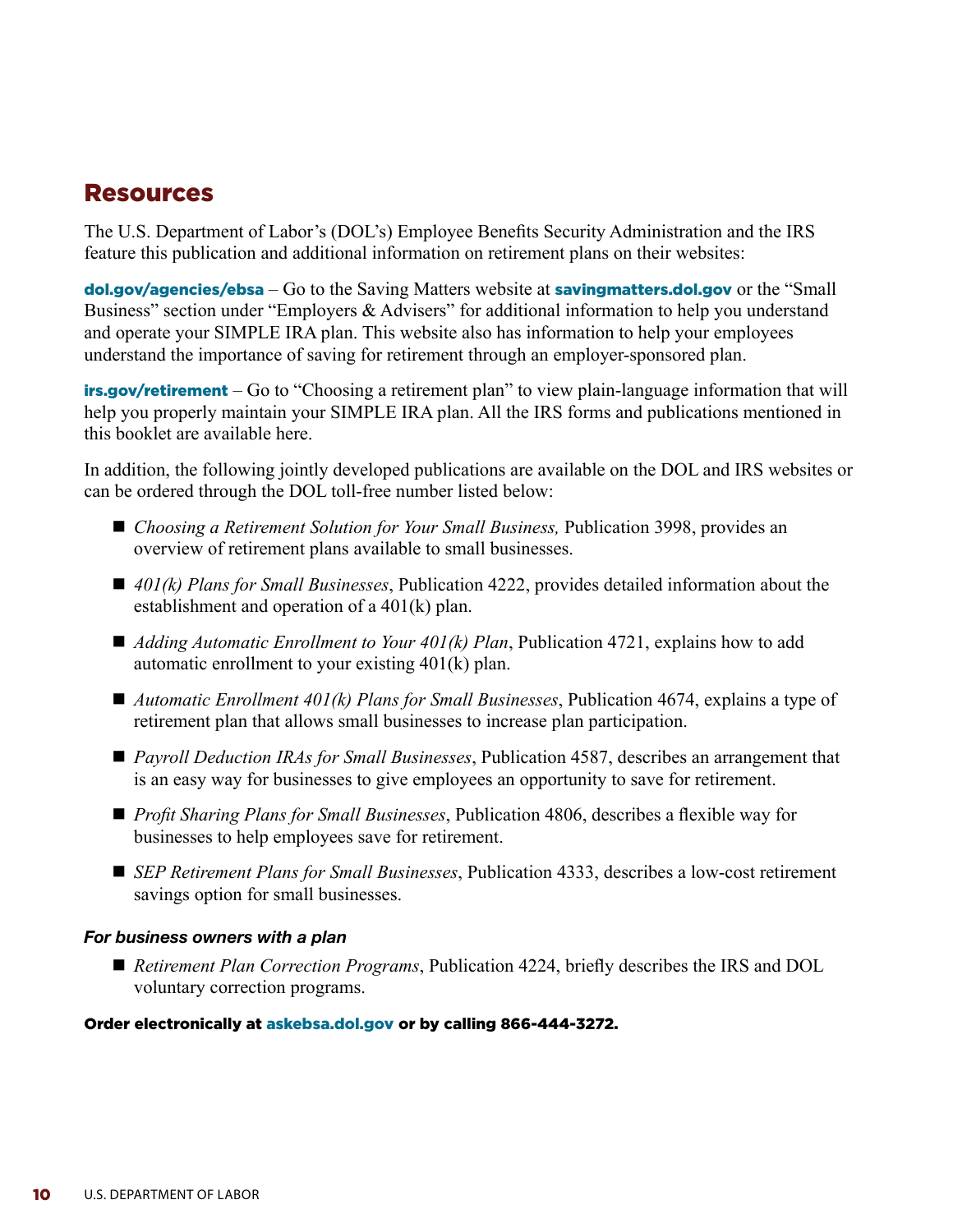## Related materials available from DOL

DOL sponsors an interactive website – the Small Business Retirement Savings Advisor, available at **[webapps.dol.gov/elaws/ebsaplan.htm](http://webapps.dol.gov/elaws/ebsaplan.htm)** – that encourages small business owners to choose the appropriate retirement plan for their businesses and provides resources on maintaining plans.

## Related materials available from the IRS

- *Retirement Plans for Small Business (SEP, SIMPLE, and Qualified Plans)*, Publication 560
- *Contributions to Individual Retirement Arrangements (IRAs)*, Publication 590-A
- *Distributions from Individual Retirement Arrangements (IRAs)*, Publication 590-B
- *Have you had your Check-up this year? for Retirement Plans, Publication 3066*
- *SIMPLE IRA Plan Checklist*, Publication 4284
- *Lots of Benefits*, Publication 4118 (also in Spanish, Vietnamese, Korean, Chinese and Russian)
- *The IRS Retirement Guide*, Publication 4460

To view these related publications, go to **[irs.gov/retirement](http://irs.gov/retirement)** and click on "Retirement Plans A-Z" and then "Forms & Publications"